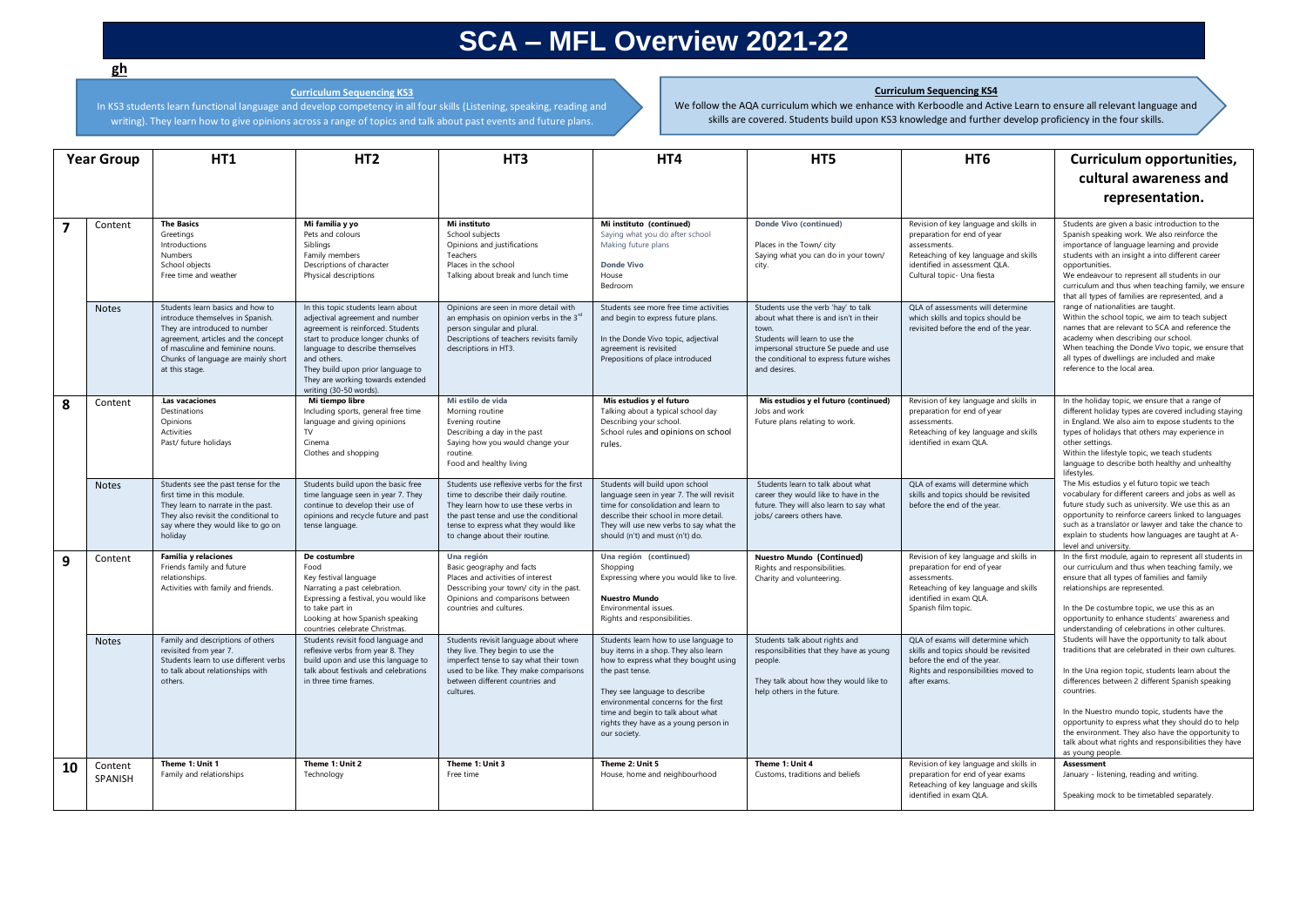|     | <b>Notes</b>             | The KS4 curriculum builds upon and mirrors the knowledge, language and skills developed at KS3. Family, technology, free time and house, home and neighbourhood are completed first as these topics are most<br>familiar to students. The customs and traditions topic has been seen in year 9, but students will be exposed to a larger variety of Hispanic festivals. They will practise all four skills across the topics which will prepar<br>them for speaking, listening, reading and writing exams in year 11.                                                                                                                                                                                                                       |                                                                |                                                      |                                | OLA of exams will determine which<br>skills, topics and linguistic<br>competencies should be revisited<br>before the end of the year. | March- listening, reading and writing.<br>Speaking mock to be timetabled separately. |                                                                                                   |
|-----|--------------------------|---------------------------------------------------------------------------------------------------------------------------------------------------------------------------------------------------------------------------------------------------------------------------------------------------------------------------------------------------------------------------------------------------------------------------------------------------------------------------------------------------------------------------------------------------------------------------------------------------------------------------------------------------------------------------------------------------------------------------------------------|----------------------------------------------------------------|------------------------------------------------------|--------------------------------|---------------------------------------------------------------------------------------------------------------------------------------|--------------------------------------------------------------------------------------|---------------------------------------------------------------------------------------------------|
| -11 | Content<br><b>FRENCH</b> | <b>Theme 3: Unit 9-12</b><br>School and future plans                                                                                                                                                                                                                                                                                                                                                                                                                                                                                                                                                                                                                                                                                        | Theme 2: Unit 6 and 7<br>Environmental issues<br>Social issues | Theme 2: Unit 6<br>Healthy living<br>Theme 2: Unit 8 | Preparation for speaking exams | <b>Revision and assessment of Themes</b><br>1. 2 and 3.                                                                               |                                                                                      | Mocks<br>November - listening, reading and writing.<br>Speaking mock to be timetabled separately. |
|     | <b>Notes</b>             | Work and future employment<br>Holidays<br>In year 11, students begin with the school and future plans topic. This gives them the opportunity to revisit opinion language and adjectival agreement, narrating in the past and expressing future wishes in a familiar<br>context. Students are then exposed to the most challenging topics of the GCSE course (environmental and social issues and healthy living). The students will finish the course with the holiday topic which again<br>gives them the opportunity to revise and revisit a range of linguistic competencies within a familiar context. Once all content has been taught, students will prepare for the speaking exam and begin revising for the<br>external GCSE exams. |                                                                |                                                      |                                |                                                                                                                                       | June - listening, reading and writing.<br>Speaking mock to be timetabled separately. |                                                                                                   |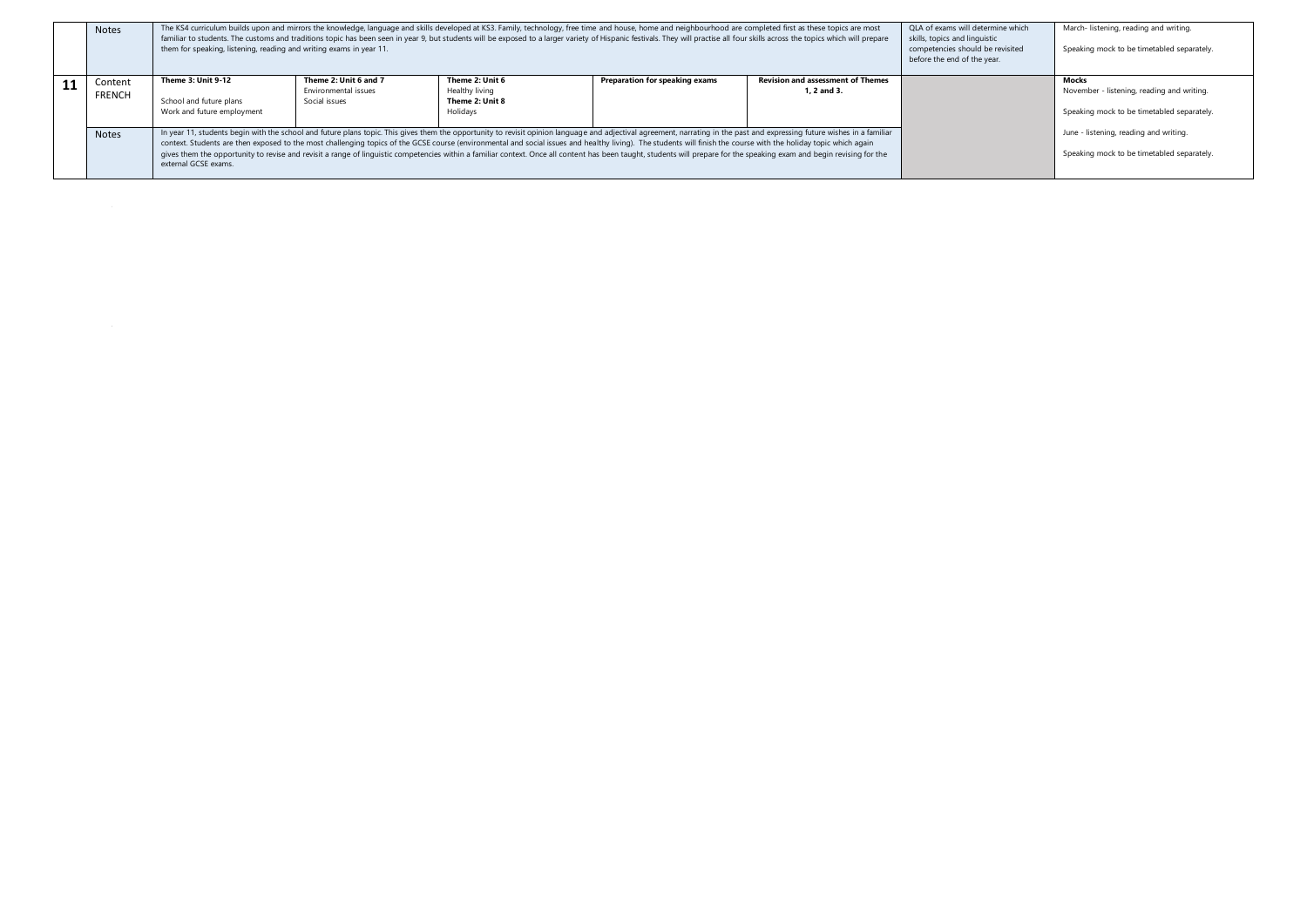| <b>MFL Department Improvement Priorities</b> |                                                                                                                                                                                                                                                                                                                                                                                 |                                                                                                                                                                                                                                                                                                                                                                                                                                                                                                                                                                                                                                                                                                                                                                                                                                                                                                                                                                                                                                                                                                                                                                                                          |                                                                                                                                                                                                                                                                                                             |  |  |  |
|----------------------------------------------|---------------------------------------------------------------------------------------------------------------------------------------------------------------------------------------------------------------------------------------------------------------------------------------------------------------------------------------------------------------------------------|----------------------------------------------------------------------------------------------------------------------------------------------------------------------------------------------------------------------------------------------------------------------------------------------------------------------------------------------------------------------------------------------------------------------------------------------------------------------------------------------------------------------------------------------------------------------------------------------------------------------------------------------------------------------------------------------------------------------------------------------------------------------------------------------------------------------------------------------------------------------------------------------------------------------------------------------------------------------------------------------------------------------------------------------------------------------------------------------------------------------------------------------------------------------------------------------------------|-------------------------------------------------------------------------------------------------------------------------------------------------------------------------------------------------------------------------------------------------------------------------------------------------------------|--|--|--|
|                                              | <b>Priority 1</b>                                                                                                                                                                                                                                                                                                                                                               |                                                                                                                                                                                                                                                                                                                                                                                                                                                                                                                                                                                                                                                                                                                                                                                                                                                                                                                                                                                                                                                                                                                                                                                                          |                                                                                                                                                                                                                                                                                                             |  |  |  |
|                                              |                                                                                                                                                                                                                                                                                                                                                                                 | To ensure that all students in both key stages make substantial progress.                                                                                                                                                                                                                                                                                                                                                                                                                                                                                                                                                                                                                                                                                                                                                                                                                                                                                                                                                                                                                                                                                                                                |                                                                                                                                                                                                                                                                                                             |  |  |  |
| <b>Staff</b>                                 | Target                                                                                                                                                                                                                                                                                                                                                                          | Actions with costings                                                                                                                                                                                                                                                                                                                                                                                                                                                                                                                                                                                                                                                                                                                                                                                                                                                                                                                                                                                                                                                                                                                                                                                    | <b>Milestones</b>                                                                                                                                                                                                                                                                                           |  |  |  |
|                                              | Students in Y11 French make substantial progress from<br>the end of year 10 to maintain the proportion of students<br>achieving 4+ and 5+ and improve proportion of students<br>achieving 7+.                                                                                                                                                                                   | Key students identified and shared with teachers. These<br>students will be discussed regularly in line management and<br>department meetings.<br>Robust QA of student work and attitude with regular<br>$\blacksquare$<br>communication with parents.<br>Intervention to focus on key skills identified from the end of<br>$\overline{\phantom{a}}$<br>year QLA. Appropriate staffing to be applied to different<br>intervention groups to ensure maximum progress (JPE<br>(Higher Tier and HPA students, KHU (PP girls), WMU (MPA<br>boys).<br>Language assistant deployed effectively to work with<br>targeted groups of students to improve confidence in<br>speaking and listening.<br>Continue with interleaved assessment strategy to identify<br>$\sim$<br>subject areas for improvement throughout the year rather<br>than just at mock exams.<br>Listening and speaking to be taught weekly to build<br>$\blacksquare$<br>confidence in these skill areas. LGA (language assistant) to<br>work closely with students to improve these skills from<br>October).<br>Homework- set weekly to consolidate key language.<br>Knowledge of language to be tested in subsequent lessons<br>to identify | September baseline used to inform and plan for<br>progress.<br>Nov mock results demonstrate improvements in key<br>groups of students.<br>BIG Writes demonstrate improvements in key groups<br>of students.<br>March mock results demonstrate improvements in key<br>groups of students.                    |  |  |  |
|                                              | We //////// that by the end of KS3 students are<br>confidence linguists who are empowered to read and<br>pronounce words accurately.<br>We hope that students feel confident to make mistakes<br>in the classroom and learn from these.<br>Students will be able to write accurately, reproducing<br>high frequency chunks of language using both written<br>and spoken skills. | Speaking and listening built into each lesson to build<br>$\mathbf{r}$<br>confidence in these skill areas and improve student's<br>resilience.<br>Aspire- used as a tool to promote love of language learning<br>and to broaden student's awareness of other cultures.<br>Homework set weekly using Seneca platform for<br>$\sim$<br>consolidation. Flipped learning homework tasks will focus on<br>cultural aspects to engage students before topics are taught,<br>and to give them prior cultural knowledge to build<br>confidence.<br>Careers- Tangible examples given where appropriate in<br>lessons to emphasise the importance of language learning,                                                                                                                                                                                                                                                                                                                                                                                                                                                                                                                                            | Weekly learning walks to monitor engagement in<br>lessons.<br>Work scrutiny.<br>Student voice at the end of each half term.<br>BIG Writes and the end of modules demonstrate<br>improvements in key groups of students.<br>Summer assessment results demonstrate<br>improvements in key groups of students. |  |  |  |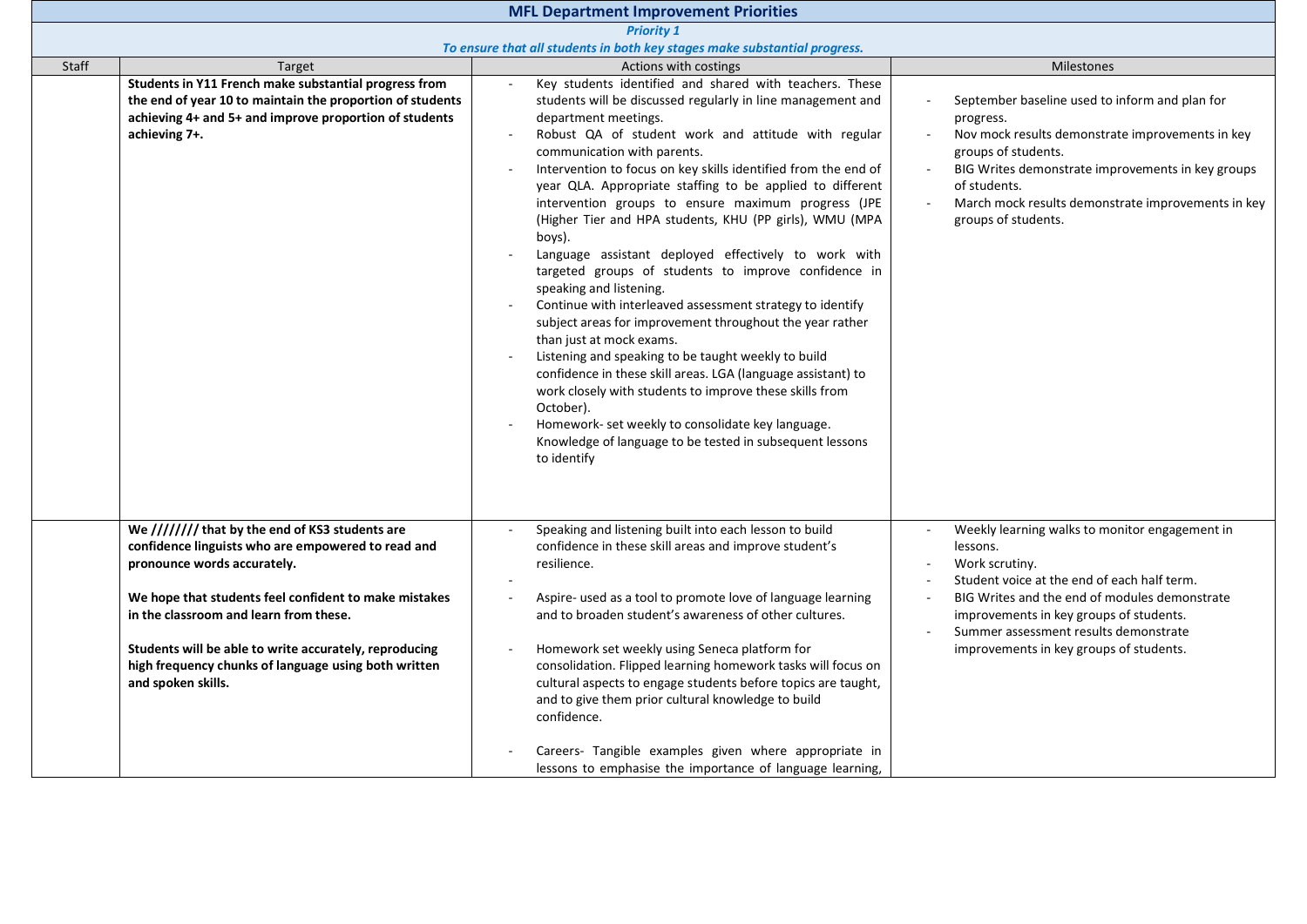|       |                                                                      | the reasons why we learn a language and where languages<br>can take you.<br>Engagement-through quality first teaching, structuring<br>learning, questioning, modelling, scaffolding, targeted<br>circulation, not cognitively overloading, interleaved<br>retrieval.<br><b>Priority 2</b>                                                                                                                                                                                                                                                                                                                                                                                                                                                                                                                                          |                                                                                                                                                    |
|-------|----------------------------------------------------------------------|------------------------------------------------------------------------------------------------------------------------------------------------------------------------------------------------------------------------------------------------------------------------------------------------------------------------------------------------------------------------------------------------------------------------------------------------------------------------------------------------------------------------------------------------------------------------------------------------------------------------------------------------------------------------------------------------------------------------------------------------------------------------------------------------------------------------------------|----------------------------------------------------------------------------------------------------------------------------------------------------|
|       |                                                                      | To deliver high quality, inspiring teaching that supports and challenges every student to achieve their best.                                                                                                                                                                                                                                                                                                                                                                                                                                                                                                                                                                                                                                                                                                                      |                                                                                                                                                    |
| Staff | Target                                                               | Actions with costings                                                                                                                                                                                                                                                                                                                                                                                                                                                                                                                                                                                                                                                                                                                                                                                                              | <b>Milestones</b>                                                                                                                                  |
|       | To improve the quality of students' independent,                     | - Increase opportunities in class to develop language building skills.<br>Frequent practice of new structures, key language and syntax in a                                                                                                                                                                                                                                                                                                                                                                                                                                                                                                                                                                                                                                                                                        | - Analysis of BIG WRITE performance.<br>- Half-termly work scrutiny to focus on the structure of extended                                          |
|       | extended writing:                                                    | variety of ways that leads to students being able to recycle and                                                                                                                                                                                                                                                                                                                                                                                                                                                                                                                                                                                                                                                                                                                                                                   | writing.                                                                                                                                           |
|       | - In BIG WRITE pieces, extended responses and                        | manipulate language independently.                                                                                                                                                                                                                                                                                                                                                                                                                                                                                                                                                                                                                                                                                                                                                                                                 | - End of unit assessment: analysis of BIG WRITE                                                                                                    |
|       | <i>assessments</i>                                                   | - Increased opportunities for independent planning of extended                                                                                                                                                                                                                                                                                                                                                                                                                                                                                                                                                                                                                                                                                                                                                                     |                                                                                                                                                    |
|       | - Extended writing is well structured, detailed and                  | writing.                                                                                                                                                                                                                                                                                                                                                                                                                                                                                                                                                                                                                                                                                                                                                                                                                           |                                                                                                                                                    |
|       | accurate using appropriate language and key                          | - Feedback to focus on aspects of extended writing as well as<br>theoretical accuracy.                                                                                                                                                                                                                                                                                                                                                                                                                                                                                                                                                                                                                                                                                                                                             |                                                                                                                                                    |
|       | linguistic competencies.                                             | - Increased opportunities for student reflection/self-assessment.                                                                                                                                                                                                                                                                                                                                                                                                                                                                                                                                                                                                                                                                                                                                                                  |                                                                                                                                                    |
|       |                                                                      | - Adoption of the whole school BIG WRITE assessment system to                                                                                                                                                                                                                                                                                                                                                                                                                                                                                                                                                                                                                                                                                                                                                                      |                                                                                                                                                    |
|       |                                                                      | monitor performance.                                                                                                                                                                                                                                                                                                                                                                                                                                                                                                                                                                                                                                                                                                                                                                                                               |                                                                                                                                                    |
|       | To improve students' confidence in speaking and<br>listening skills: | Listening<br>Low stakes listening tasks built into all lessons to increase student<br>exposure to the Target Language.<br>A variety of tasks reusing the same key language to build and develop<br>confidence and avoid cognitive overload.<br>-Use of Target Language by teachers in class to increase students'<br>exposure to the language.<br><b>Speaking</b><br>Develop confidence in speaking skills through embedded, consistent<br>oracy practice in the classroom.<br><b>Speaking and Listening</b><br>-Opportunities for pair work as part of the 'we do phase of the lesson'<br>Ample opportunity for independent practice of skills.<br>-French language Assistant used in year 11 to give students<br>opportunity to listen to native speaker first-hand, and to develop<br>speaking skills in a small group setting. | Weekly Learning walks and half termly QLA to monitor<br>delivery and impact of planning for and teaching of<br>these skills.<br>Assessment points. |